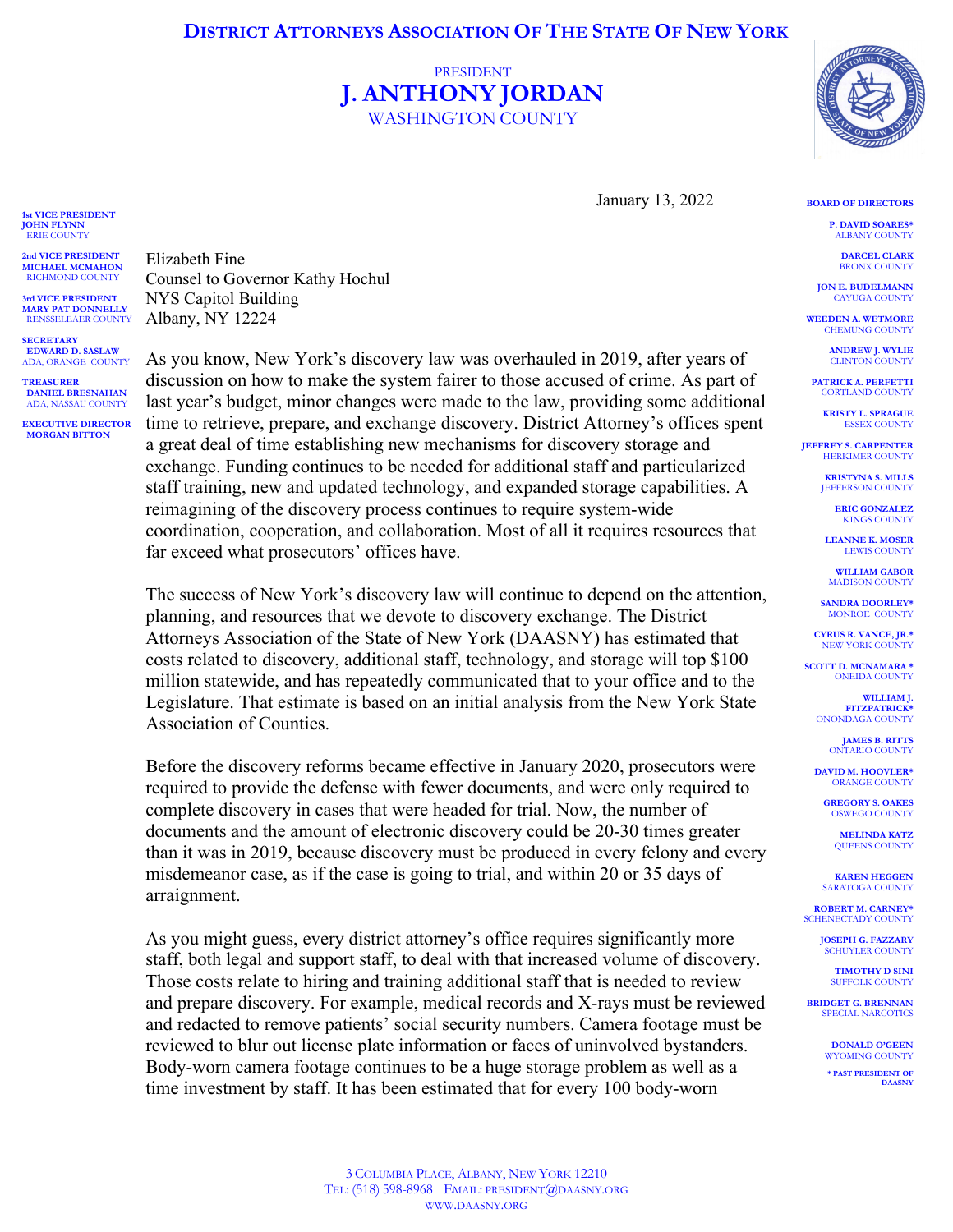cameras on the street, a district attorney's office needs one additional staff member, without even considering costs related to storage. Video files are voluminous, and processing those files could translate into a need for a 25% increase in staff, including investigators, ADAs, IT staff, and others.

Ironically, the COVID-19 pandemic provided something of a respite from those discovery burdens, considering the slowdown and, in some cases, shutdown of the courts. In addition, a side effect of the pandemic, which resulted in many ADAs and staff working from home, has been that they have been able to devote more time to complying with discovery. Further, with in-person appearances being suspended and court operations considerably slowed down, our offices were able to shift some of their staff to complying with discovery. Moreover, the volume of cases has been down during the pandemic. Despite an increase in gun violence, we saw fewer arrests, and we anticipate that the volume of cases and the volume of discovery will begin to increase. As we start to tackle the COVID backlog, we anticipate burdens in discovery compliance as ADAs return to covering in-person court appearances. Fortunately, the pandemic will not last forever, but when society returns to normal, district attorney's offices will need immediate, ongoing, permanent, and significant funding for additional staff.

As far as technology is concerned, each county and each district attorney's office is in a unique position depending on its unique financial resources. Some counties have more resources than others, and some counties have chosen to spend more money on discovery-related costs than others. Each county also has differences in population and government structure and varying attitudes of local government and residents when it comes to investing in law enforcement. There are law enforcement agencies in some counties that have state-of-the-art technology, while others are using outdated hardware and software. Those differences impact how prosecutors and police agencies are able to communicate electronically to exchange discovery. Electronic discovery is great, and we would all like to utilize the most modern methods of exchanging discovery electronically. Computer systems, however, must be able to communicate with district attorney's offices, police agencies, defense attorneys, and other agencies. Those systems are not uniform and require major upgrades and additional staff and training. The New York State Police and many local police agencies are still dropping off computer discs of information to district attorney's offices! That practice is far from modern discovery exchange.

For district attorneys in 55 of New York's 62 counties, discovery is accomplished in part by using the New York Prosecutors Training Institute's (NYPTI's) Prosecutors Case Management System (PCMS) and Digital Evidence Management System (DEMS). Those web-based systems are proven tools for the counties using them to deliver timely discovery to the defense. By connecting prosecutors with police agencies, body worn camera systems, courts, crime analysis centers, labs, and defense attorneys, DEMS is an efficient, secure solution for meeting a portion of discovery obligations. Prosecutors manage documents, review body-worn camera footage, surveillance videos, photos, and almost any digital evidence, and make the files directly accessible to defense attorneys. Continued funding for NYPTI's PCMS/DEMS cloud-based platform, software, staffing, and training will be essential to address part of the technological requirements for